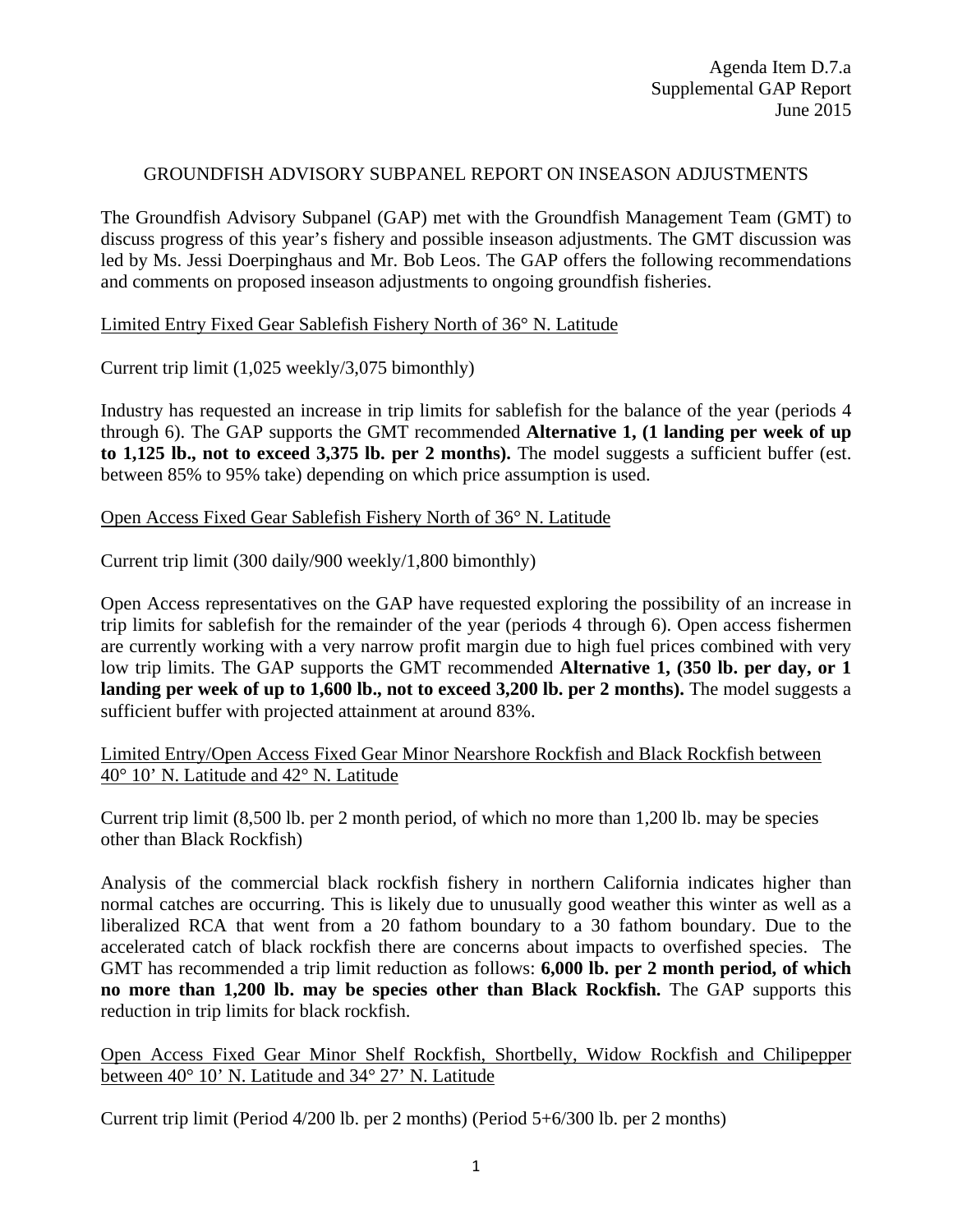Open access fixed gear fishermen north of Point Conception have requested a slight increase in shelf rockfish allowance to reduce regulatory discarding. The GAP supports the GMT recommended **Alternative 2: Increase the trip limit of Shelf Rockfish to 500 lb. per 2 month period for periods 4, 5 and 6.** 

### Limited Entry Fixed Gear Blackgill Rockfish south of 40° 10' N. Latitude

Current trip limit (40,000 lb. of Slope Rockfish per 2 month period, of which no more than 1,375 lb. may be Blackgill Rockfish)

Industry has reported increasing bycatch of blackgill rockfish while conducting targeted fisheries for shortspine thornyhead and slope rockfish to the point that it is hindering those fisheries. The GAP supports the GMT recommended **Alternative 2: 1,600 lb. Blackgill rockfish per 2 months for periods 4, 5 and 6**

### Open Access Fixed Gear Blackgill Rockfish south of 40° 10' N. Latitude

Current trip limit (10,000 lb. of Slope Rockfish per 2 month period, of which no more than 475 lb. may be Blackgill Rockfish)

The open access sector has been requesting a trip limit increase since last year due to increased bycatch while targeting slope rockfish. A small trip limit increase can be supported by the GAP as it should not induce targeting of blackgill. The GAP supports GMT recommended **Alternative 1: 550 lb. Blackgill rockfish per 2 months for periods 4, 5 and 6.**

# Limited Entry/Open Access Fixed Gear California Scorpionfish south of 40° 10' N. latitude

Current trip limit (1,200 lb. per 2 month period)

Industry has requested an increase in trip limits for California scorpionfish. The early closure of the fishery this past winter had a fairly significant financial impact on the commercial sector as the holiday season fetches the highest prices for scorpionfish. The GAP supports the GMT recommended alternative: **1,500 lb. California Scorpionfish per 2 month period for periods 4, 5 and 6**

### Big skate

The GAP requests the Council ask the GMT to examine bi-monthly trip limits of 25,000, 30,000 and 35,000 pounds for periods 4, 5 and 6 (July –Dec.) at this meeting. The GAP notes that in April the GMT analyzed limits up to 37,500 pounds (**Agenda item E.8.a, GMT Supplemental Report 6, Table 1)**

Big skate is acting as a constraining species in the IFQ fishery, but new data, such as the 50 percent discard mortality rate, are available that indicate the trip limits approved by the Council in April are unnecessarily constraining.

The GMT report D.7.a, GMT Report to the SSC on skate discard mortality shows substantial documentation about skate discard mortality and that setting a 50 percent big skate discard mortality rate – instead of the 100 percent assumed currently – is justified.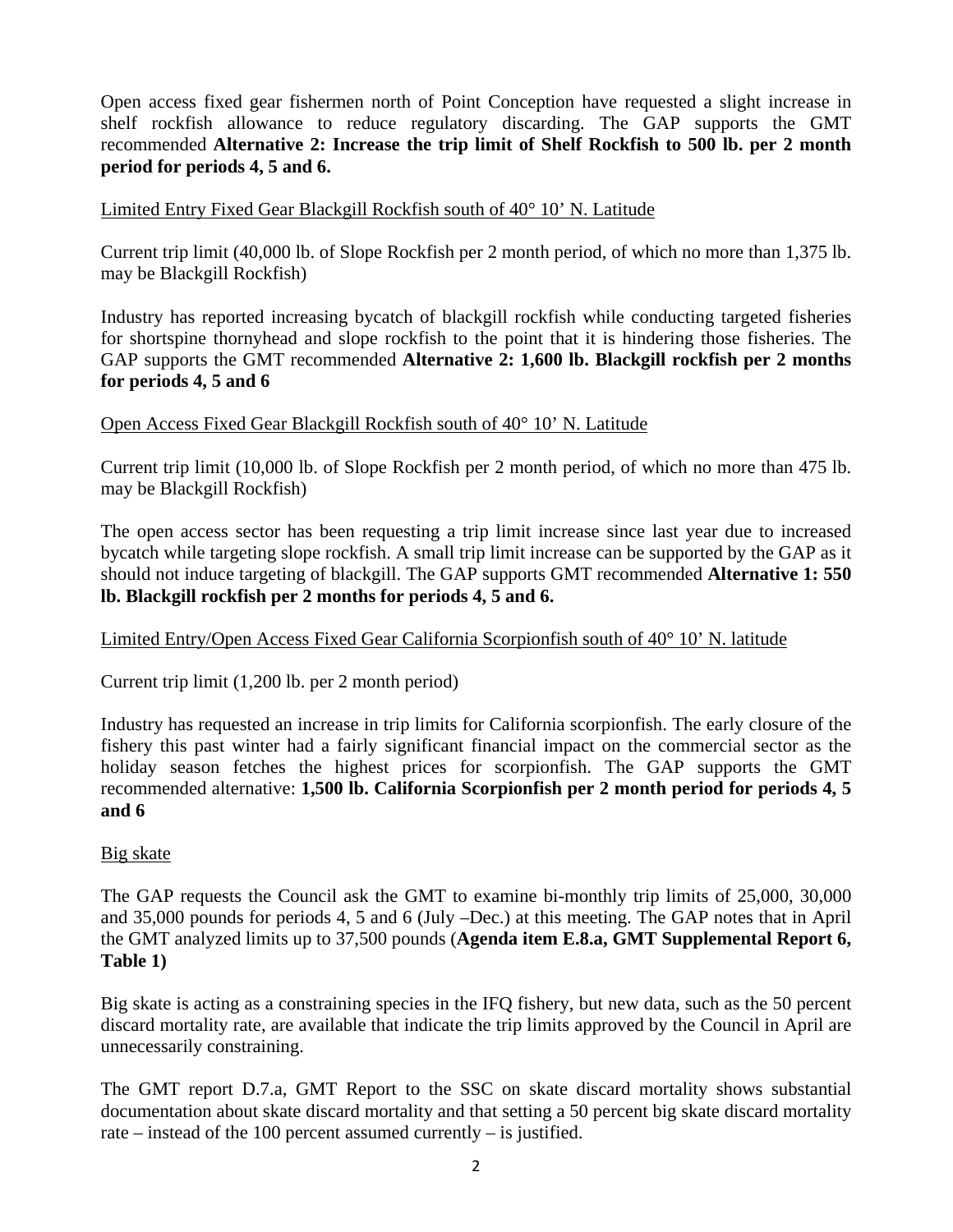Furthermore, two key pieces of information are missing in Council assumptions: 1) the trawl survey likely missed a large part of the big skate population because the survey did not go into the shallower waters, where big skate typically inhabit; and 2) a majority of the area off the Washington coast where big skate reside is closed to trawling, so no fishery-dependent data is available from this area to help inform Council decisions.

Fishing behavior this year is different as well: Many boats that had high bycatch of big skate or targeted big skate in the past are now participating in the pink shrimp fishery. This leaves more big skate available for the rest of the fleet to access via higher trip limits.

Big skate has been managed under a very precautionary ACL and it is unlikely we will exceed the ABC.

### Canary rockfish for 2016

The GAP requests an adjustment of the annual catch limit (ACL) beginning in 2016 for canary rockfish, in light of the Scientific and Statistical Committee (SSC) acceptance of the canary stock assessment. The assessment shows canary is abundant and, in fact, has been above the overfished threshold since 2006.

The GAP requests an ACL increase from 125 mt to 250 mt. This would provide much-needed buffers to almost all sectors of the fishing industry, including the sport fishery. Trawlers in the catch share program would be able to relax a little and not avoid canary completely for fear of using all their quota pounds. This would increase trawlers' access to target species that are currently underutilized. Non-whiting midwater fishermen would likely benefit the most. More opportunity, even in the short term, would help make the trawl individual quota program workable.

For recreational fishermen anticipating a midwater sport fishery approval in November, for implementation in 2016, an increase in canary rockfish for incidental catch could result in some fishermen moving to the shelf, thereby taking some pressure off nearshore species and black rockfish resources – one of the main reasons for establishing a midwater fishery in the first place. In addition, it would provide some flexibility to the restrictive canary bycatch allowances in the recreational fishery.

Commercial nearshore fishermen have been exceeding the harvest guideline in recent years. A canary increase would help eliminate this as well.

Another issue is the research trawl survey currently taking place. The survey already has taken more than 3 tons of canary with a set-aside of 4.5 tons. Continuing this survey is critical to informing our stock assessments for future management. Extra canary would allow the survey to continue or even possibly expand in 2016.

It is important to note the GAP is not requesting any changes to management measures regarding canary rockfish for 2016. Further, the ABC for canary in 2016 is 697 mt; there is no chance the ABC would be exceeded. Simply increasing the ACL to 250 mt would alleviate concern of incidentally catching small amounts of canary rockfish that has plagued all sectors of the fleet for several years. This is a prime example of the rebuilding paradox; as the stock recovers – or in this case, is rebuilt – the chance of intercepting them increases as well, making it difficult to remain within the constraining limits established under a rebuilding plan.